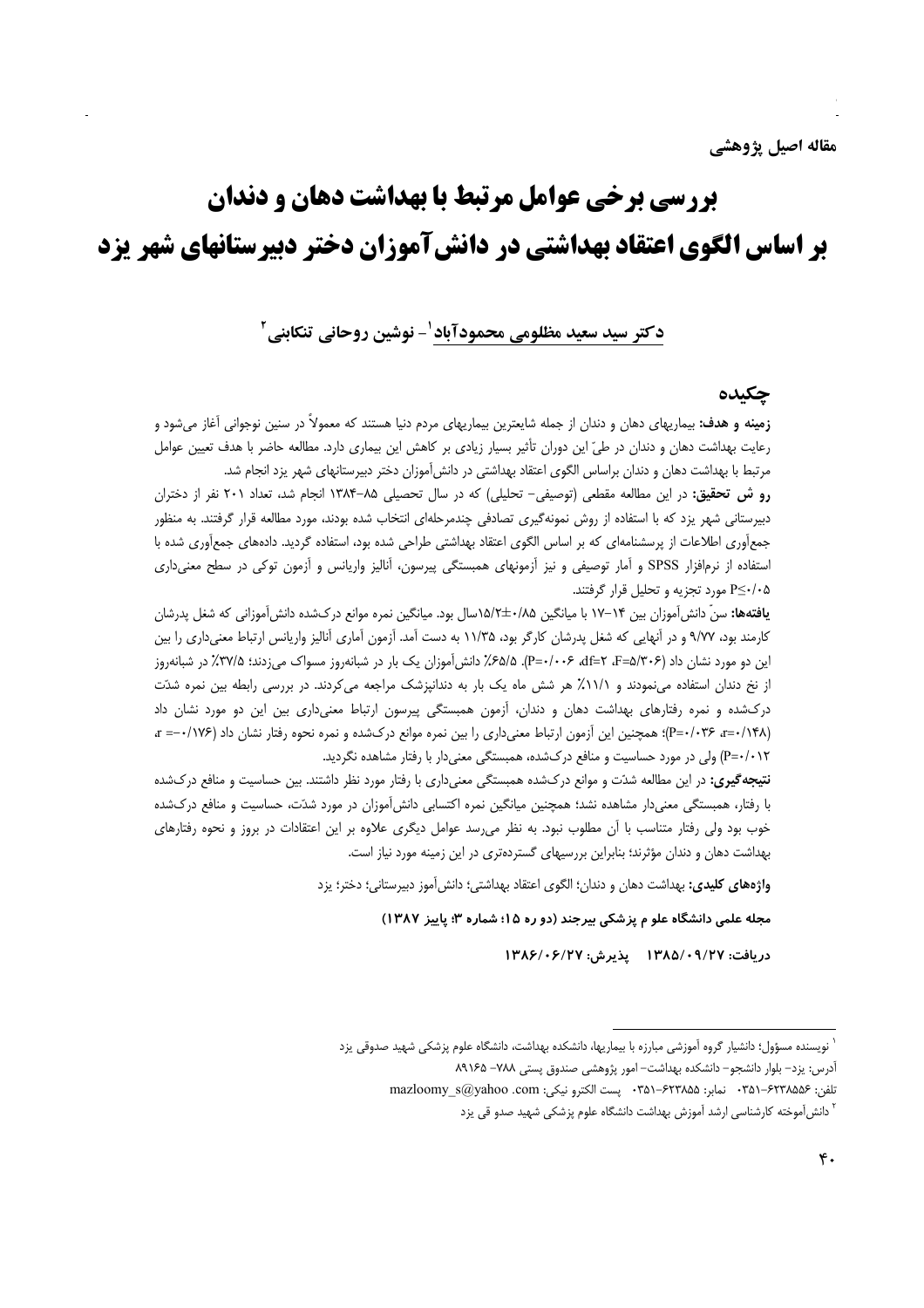#### مقدمه

بهداشت دهان و دندان یکی از مهمترین شاخههای بهداشت عمومی به شمار میآید (۱). توجه به این مقوله یکی از برنامههای سازمان بهداشت جهانی درحوزه جلوگیری از بیماریهای مزمن و ارتقای سلامت میباشد. اجرای این برنامه در قالب اولویت ارتقای بهداشتی مدارس انجام میشود؛ بعلاوه اهداف کلّی بهداشت دهان تا سال ۲۰۲۰ برای گسترش کیفیت سیستمهای بهداشت دهان اختصاصی میشود (۲). بیماریهای دهان و دندان بخصوص پو سیدگی و بيماريهاي پريودنتال (عفونت لثهها و انساج محافظ دندانها) از جمله شایعترین بیماریهای مردم دنیا هستند. بیش از ۹۹٪ افراد جامعه انسانی به یوسیدگی دندان مبتلا می شوند و تنها معدو د افرادي را مي توان يافت كه در طول عمر خود دچار پوسیدگی نشده باشند. با برو ز تغییر و تحوّل شهرنشینی يوسيدگي دندان رو به افزايش نهاد و به وضع فعلي رسيد (٣).

اعتقاد بر این است که پلاک دندانی در ایجاد پوسیدگی دندان و بیماری پریودنتال نقش اساسی دارد (۴)؛ این لایه چسبندهٔ تقریباً غیر قابل دید، همه روزه بر روی دندانها تشکیل می شود و مجموعهای است از باکتریهای زنده و خردههای مو اد غذایی که بزاق دهان را نیز با خود به همراه دارد و در مو اقع زیاد، بخصو ص در خط لبه لثه قابل دید است (۲). هدف از بهداشت دهان و دندان در و اقع برداشتن این لایه میکروبی از تمام سطوح دندانها است (۴).

در كشور ما بطور كلّى ميانگين \*DMFT از سال ۱۳۳۶ تا کنون رو به افزایش بوده است. طبق گزارش سازمان بهداشت جهانی، کشور ما در سال ۱۹۹۳ از نظر میانگین DMFT کودکان ۱۲ ساله در وضعیت متوسط قرار داشت. در سال ۱۳۷۴ میانگین DMFT ۲/۰۲ بود؛ در بررسی دیگری که در سال ۱۳۷۷ (۱۹۹۹–۱۹۹۸) از طرف دفتر بهداشت دهان و دندان انجام شد، DMFT در کودکان ۱۲ ساله برابر ۱/۵ برآورد گردید (۳). در بررسی میزان DMFT دانش آموزان ۱۲

آموزش بهداشت دهان و دندان می تواند به صورت فردی یا عمومی صورت گیرد و آموزش در مورد مهارتهای بهداشت دهان و دندان و توصیه در مورد رژیم غذایی می تواند به صورت فردی انجام شود. آموزش بهداشت دهان و دندان، در سطح مدارس وبریایی همایشهای بهداشت دهان و دندان، نمونههایی از آموزش بهداشت در سطح جامعه است (۸).

ساله شهرستان اردکان در استان یزد در سال ۱۳۸۰، این

میزان ۱/۴۵ برآورد گردید (۵). در مطالعهای دیگر، میزان

شیوع ژنژویت در دانش آموزان ۸ تا ۱۱ ساله مدارس ابتدایی

شهر یزد ۱۰۰٪ و شدّت آن در حدّ متوسط گزارش گردید (۶).

این آمارها نشان دهنده \_نیاز شدید به برنامهریزی جهت حفظ دندانهای سالم و پرکردن و حفظ دندانهایی است که پوسیده

شدهاند؛ زیرا پوسیدگی پر نشده شرایط را برای کشیدن دندان

کنترل و جلوگیری از پوسیدگیهای دندان، میتواند با

فلوراید درمانی، رعایت بهداشت فردی (مسواکزدن به طور صحیح، استفاده از نخهای مخصوص دندان، خمیر دندان،

دهانشویههای حاوی فلوراید، عدم استفاده مفرط از مواد قندی

در سنين نوجواني و جواني فراهم مي نمايد (٣).

با استفاده از مدل اعتقاد بهداشتی و تعیین عوامل موثر بر بهداشت دهان و دندان، میتوان برنامهریزی آموزشی متناسبتری در خصوص این مقوله ارائه داد.

در دهه ۱۹۵۰، مدل اعتقاد بهداشتی<sup>†</sup> توسط گروهی از روانشناسان اجتماعی که سعی در شناسایی و تعیین نارسایی وسیعی از مردم در برنامههای پیشگیری یا تشخیص بیماریها داشتند، شروع شد (٩). فرض این محققین این بود که مردم از بیماریها می ترسند و به واسطه درجه ترس (تهدید درکشده) و انتظار کاهش ترس در نتیجه عمل، فعالیتهای بهداشتی مردم برانگیخته می شود؛ به شرطی که کاهش احتمالی مههتر از مو انع عملی و روانی برای انجام عمل باشد.

و خودداری از خوردن مو اد غذایی در دفعات مکرّر) انجام شود  $\cdot$  (Y).

<sup>&</sup>lt;sup>†</sup> Decayed Missing Filled Teeth

<sup>\*</sup> Decayed Missing Filled Teeth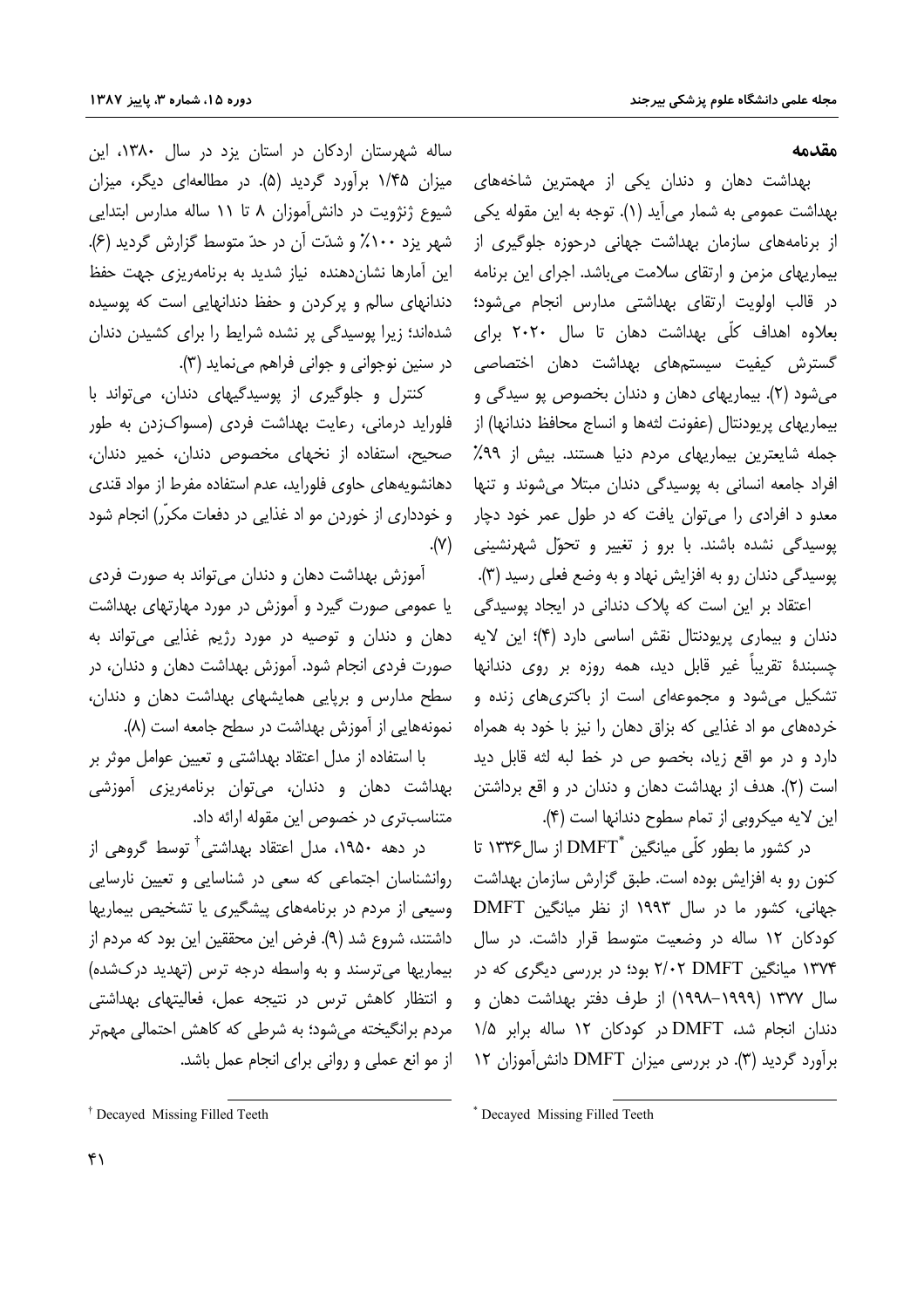می تواند در چهار سازه خلاصه شود:  $\operatorname{HBM}^*$ 

۱– حساسیت در کشده: عقیده شخص درباره شانس قرار گرفتن در یک موقعیت خاص

۲- شدّت درکشده: عقیده شخص در مورد این که این شرايط تا چه حدّ جدّى است.

۳- منافع درکشده: عقیده شخص در مورد کارایی فعالیتهای توصیهشده در کاهش خطر و یا جدّیت اثر

۴- موانع درکشده: عقیده شخص در مورد هزینههای عینی و روانی فعالیتهای توصیه شده.

مفهوم دیگر، راهنمای عمل میباشد؛ اینها وقایع درونی یا بیرونی هستند که می توانند شخص را برای آمادگی جهت عمل برانگیزند. این مدل هنوز گستردهترین مدل به رسمیت شناخته شده و در کاربردهای رفتار بهداشتی مورد استفاده قرار گرفته است (۱۰). اهمیت به کارگیری این مدل در مطالعات متعدّدی به اثبات رسیده است (۱۱–۱۵). با تو جه به شو اهد و مدارک و با ملاحظه وجود مشکلات در زمینه بهداشت دهان و دندان در استان و در شهر یزد (۶٬۵) و اهمیت دختران به عنوان مادران آینده، بر آن شدیم که عوامل مرتبط با بهداشت (۱۵–۰= دامنه نمرات). دهان و دندان را در این شهر بر اساس مدل HBM بررسی نموده و پیشنهادات لازم را جهت به کارگیری نتایج ارائه نماييم.

# رو ش تحقيق

در این پژوهش مقطعی (توصیفی- تحلیلی)، تعداد ۲۰۱ نفر از دختران دبیرستانی شهر یزد در سال تحصیلی ۸۵–۱۳۸۴ مورد مطالعه قرار گرفتند. با ملاحظه این که واحد نمونه گیری کلاس بود، ۲۰۱ نفر به طریق تصادفی چندمرحلهای انتخاب شدند. با تو جه به این که آموزش و پرورش شهر پزد دارای دو ناحیه یک و دو میباشد، از هر ناحيه دو مدرسه و از هر مدرسه دو كلاس به صورت تصادفي انتخاب شدند. گردآوری اطلاعات از طریق پرسشنامه بود که

شامل یکسری اطلاعات فردی، سن، پایه تحصیلی، محل سکونت و شغل پدر دانش آموز بود. قسمت بعدی پرسشنامه شامل یکسری جملات نظرسنجی بود که بر اساس الگوی اعتقاد بهداشتی مطابق با طیف لیکرت (موافق، بی نظر و موافق) طرح ریزی شد.

شدّت درکشده به وسیله مجموع امتیازات مربوطه به چهار عبارت در این خصوص مورد سنجش قرار گرفت (١٢–٠ = دامنه) و نمره كسبشده بيشتر نشانگر اهميت بيشتر دختران نسبت به بهداشت دهان و دندان بود. حساسیت درکشده نیز به همان روش شدّت درکشده با چهار عبارت مورد سنجش قرار گرفت (۱۲–۰= دامنه).

فواید درکشده با پنج عبارت (۱۵–۰=دامنه) و موانع درکشده توسط شش عبارت مورد سنجش قرار گرفت (١٨-٠= دامنه). رفتارهای مربوط به بهداشت دهان و دندان نیز توسط یک سری سؤال در زمینههای استفاده از مسواک و تعويض بمو قع آن، استفاده از نخ دندان و محلول دهان شويه و میزان مراجعه به دندانپزشک مورد سنجش قرار گرفت

در نهایت از دانش آموزان درباره منابع کسب اطلاعات بهداشت دهان و دندان به عنوان راهنمایی عمل سؤال گردید.

روایی پرسشنامه از طریق نظرسنجی با چهار متخصص مربوط تأمین شده و ثبات درونی سازهها از طریق آلفای كرونباخ بين ١۶-٧/٠ به دست آمد.

دادههای جمع آوری شده با استفاده از نرمافزار SPSS و آمار تو صیفی و نیز آزمونهای همبستگی پیرسون، آنالیز واریانس و آزمون توکی در سطح معنی داری  $P \leq \cdot / \cdot 2$  مورد تجزیه و تحلیل قرار گرفتند.

#### بافتهها

سنٌ افراد مورد مطالعه بين ١۴ تا ١٧ با ميانگين ۰/۸۵ +۱۵/۲± سال بود؛ ۶۹٪ دانش آموزان کلاس اوّل و ۲۴/۵٪ و ۶/۵٪ آنها به ترتیب کلاس دوّم و سوّم بودند؛

<sup>\*</sup> Health Behavior Model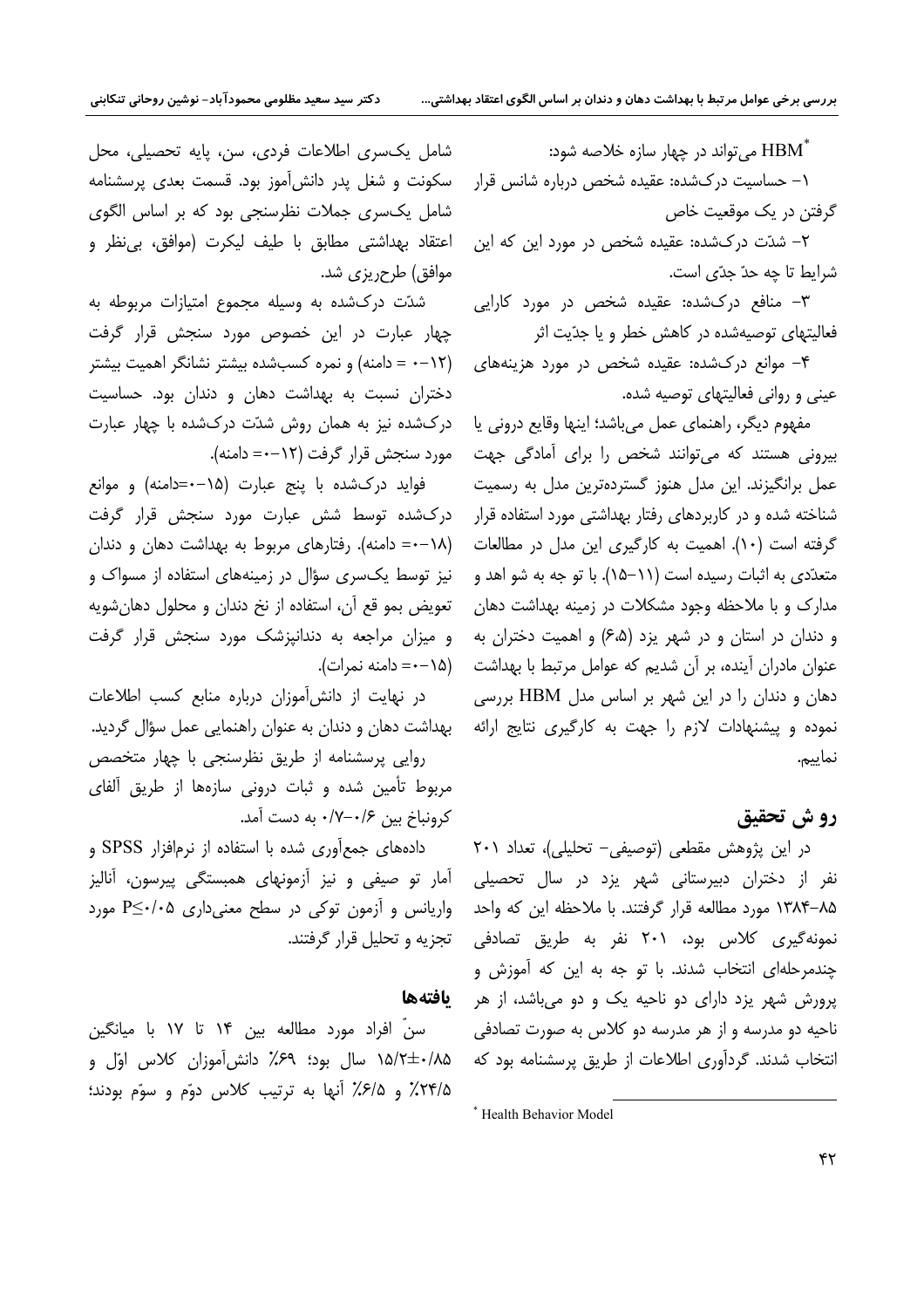همچنین ۹۶/۴٪ آنها ساکن شهر و بقیه ساکن روستا بودند. شغل پدر ۳۳/۷٪ از آنان کارمند، ۱۷/۳٪ کارگر و ۴۹٪ آزاد بود.

در این بررسی، میانگین نمرههای شدّت درکشده ۱۰/۸۴ (از مجموع ۱۲ نمره قابل اکتساب)، حساسیت درکشده ۱۰/۱۳ (از مجموع ۱۲ نمره قابل اکتساب)، فواید درکشده ۱۴/۲۴ (از مجموع ۱۵ نمره قابل اکتساب) و موانع درکشده ۱۰/۱۲ (از مجمو ع ۱۵ نمره قابل اکتساب)، میانگین نمره رفتار ١١/۶١ (از مجموع ١۵ نمره قابل اكتساب) بود.

ذکر این نکته ضروری است که در مورد مو انع درکشده، هرچه میانگین نمره پایینتر باشد، شخص رفتارهای مربوط به بهداشت دهان و دندان را بیشتر انجام می دهد.

در این بررسی ۶۵/۵٪ از دانشآموزان، یک بار در شبانهروز و ۲۷/۵٪ بیشتر از یک بار و ۷٪ اصلاً مسواک نمی;زدند؛ ۳۷/۵٪ از دانش،آموزان از نخ دندان استفاده

می کردند و ۱۱/۱٪ هر شش ماه یک بار به دندانیزشک مراجعه مے کردند.

۹۳/۵٪ از دانش آموزان اظهار داشتند که پوسیدگی دندان باعث ایجاد دردهای شدید دندانی میشودکه نشاندهنده شدّت درکشده بالای آنها میباشد. در نظرسنجی درباره جمله (ٌمن برای مبتلا شدن به پوسیدگی دندان بسیار جوان هستم. \* ٣١/٣٪ از دانش آموزان نظر مخالف داشتند که نشان می دهد حساسیت در کشده دانش آموزان در این مورد ضعیف میباشد ولی در جملات دیگر، حساسیت درکشده دانش[موزان خوب بود.

دانش آموزان در مورد منافع درکشده هم در حدّ بالایی بودند؛ در نظرسنجي درباره جمله "نبود وقت مي تواند باعث شود که من بعد از صرف صبحانه نتوانم مسواک بزنم ٌ نظر ۳۲/۵٪ دانش آموزان، مخالف بود ولی بطور کلّی با توجه به جدول، موانع در کشده آنها در حدّ متو سط بود (جدول ۱).

جدول ۱- توزیع فراوانی و درصد وضعیت دیدگاه دانش[موزان نسبت به تعدادی جملات مربو ط به اعتقادات فردی

| جمع                      |                               | مخالف                                                                          |                    | نه موافق<br>نه مخالف        |                                                                                              | موافق                               |                                | پاسخ<br>  جملات معرف                                                      | اعتقادات<br>فردى |
|--------------------------|-------------------------------|--------------------------------------------------------------------------------|--------------------|-----------------------------|----------------------------------------------------------------------------------------------|-------------------------------------|--------------------------------|---------------------------------------------------------------------------|------------------|
|                          |                               |                                                                                |                    |                             |                                                                                              |                                     |                                |                                                                           |                  |
|                          |                               | تعداد  درصد  تعداد  درصد                                                       |                    |                             |                                                                                              | تعداد درصد  تعداد درصد              |                                |                                                                           |                  |
| $\mathcal{L}$            | $\mathbf{y}$                  | $\zeta/\zeta$                                                                  | $\Delta$           | $\mathbf{r}$                | $\mathfrak{S}$                                                                               | 98/2                                | $\gamma\lambda\uparrow$        | ١- پوسیدگی دندان باعث ایجاد درد شدید دندانی میشود.                        | شدّت             |
| $\cdots$                 | $\mathbf{Y} \cdot \mathbf{V}$ | $\mathbf{r}$                                                                   | $\mathbf{\hat{r}}$ | $\mathcal{S}/\Delta$        | $\backslash \mathbf{Y}$                                                                      | 91/2                                | $\mathcal{M}^e$                | ٢- خوردن شیرینیجات به مقدار زیاد باعث پوسیدگی دندان میشود.                | در کشده          |
| $\cdots$                 | $\mathbf{Y} \cdot \mathbf{V}$ | $\begin{array}{ c c c c c }\hline \cdots & \cdots & \cdots \hline \end{array}$ |                    | $\mathcal{S}/\Delta$        | $\mathcal{W}$                                                                                | 97/0                                | $\lambda\lambda$               | ٣- شكستن فندق و پسته با دندان باعث ايجاد درد شديد دنداني مي شود.          |                  |
| $\cdots$                 | $\mathbf{Y} \cdot \mathbf{V}$ | $\Gamma\backslash\mathfrak{f}$                                                 | 55                 | $\gamma$                    |                                                                                              | $\gamma q$ $\Delta \gamma / \gamma$ | $\mathcal{N}\cdot \mathcal{A}$ | ۵- من برای مبتلا شدن به پوسیدگی دندان بسیار جوان هستم.                    | حساسيت           |
| $\sqrt{1 + \frac{1}{2}}$ | $\mathbf{Y} \cdot \mathbf{V}$ | $\lambda\lambda/\lambda$                                                       | $\gamma v$         | $\Delta/\mathfrak{A}\Delta$ | $\backslash \mathbf{Y}$                                                                      | $\Delta/\mathfrak{A}\Delta$         | $\mathcal{N}$                  | ۶– دندانهای من محکم است و شکستن فندق و پسته برای من خطری ندارد.           | در کشده          |
| $\cdots$                 | $\mathbf{Y} \cdot \mathbf{V}$ | $\lambda \Delta/\Delta$ $\gamma \gamma$                                        |                    | $\Delta \star$              | $\mathbf{y}$ .                                                                               | $\mathfrak{r}/\mathfrak{d}$         | $\mathcal{A}$                  | ٨- مصرف شیرینی به مقدار زیاد نمیتواند برای من پوسیدگی دندان ایجاد کند.    |                  |
|                          | $\cdots$ $\cdots$             | $\sqrt{1}$                                                                     | $\mathsf{r}$       | $\epsilon$                  | $\mathcal{N}$                                                                                | $\gamma\gamma$                      | ۱۸۶                            | ۹- مسواکزدن از پوسیدگی دندان جلوگیری می کند.                              | منافع            |
| $\cdots$                 | $\mathsf{Y} \cdot \mathsf{Y}$ | $\Upsilon$                                                                     | $\mathfrak{f}$     | $\gamma$                    | ۲۶                                                                                           | $\lambda\Delta/\lambda$             | $\mathsf{Y}\mathsf{Y}$         | ۱۰– رعایت بهداشت دهان و دندان از صرف هزینههای اضافی جلوگیری می کند.       | دركشده           |
| $\cdots$                 | $\mathbf{y} \cdot \mathbf{y}$ | $\tau\tau/\Delta$                                                              | ۶۵                 | $\gamma$                    | $\uparrow\uparrow$                                                                           | 45/2                                | $\gamma\gamma$                 | ۱۶– نبود وقت می تواند باعث شود که من بعد از صرف صبحانه نتوانم مسواک بزنم. | موانع            |
| $\cdots$                 | $\mathsf{Y} \cdot \mathsf{Y}$ | $\lambda \Delta / \lambda$                                                     |                    | $ V $ $\zeta$   $V$         |                                                                                              | $\lambda/\mathfrak{q}$              | ١٨                             | ١٨- به نظر من رعايت بهداشت دهان و دندان هزينه زيادي دارد.                 | دركشده           |
|                          | $1.2$ $191$ $0.2$             |                                                                                | 99                 |                             | $\mathsf{Y} \Delta / \mathsf{Y} \quad \Delta \cdot \quad \mathsf{Y} \mathsf{Y} / \mathsf{Y}$ |                                     | ۴۹                             | ١٩- طولاني بودن مسافت محل سكونت تا مطب دندانپزشك مي توانـد باعـث          |                  |
|                          |                               |                                                                                |                    |                             |                                                                                              |                                     |                                | شود که من نتوانم منظم برای معاینات مراجعه کنم.                            |                  |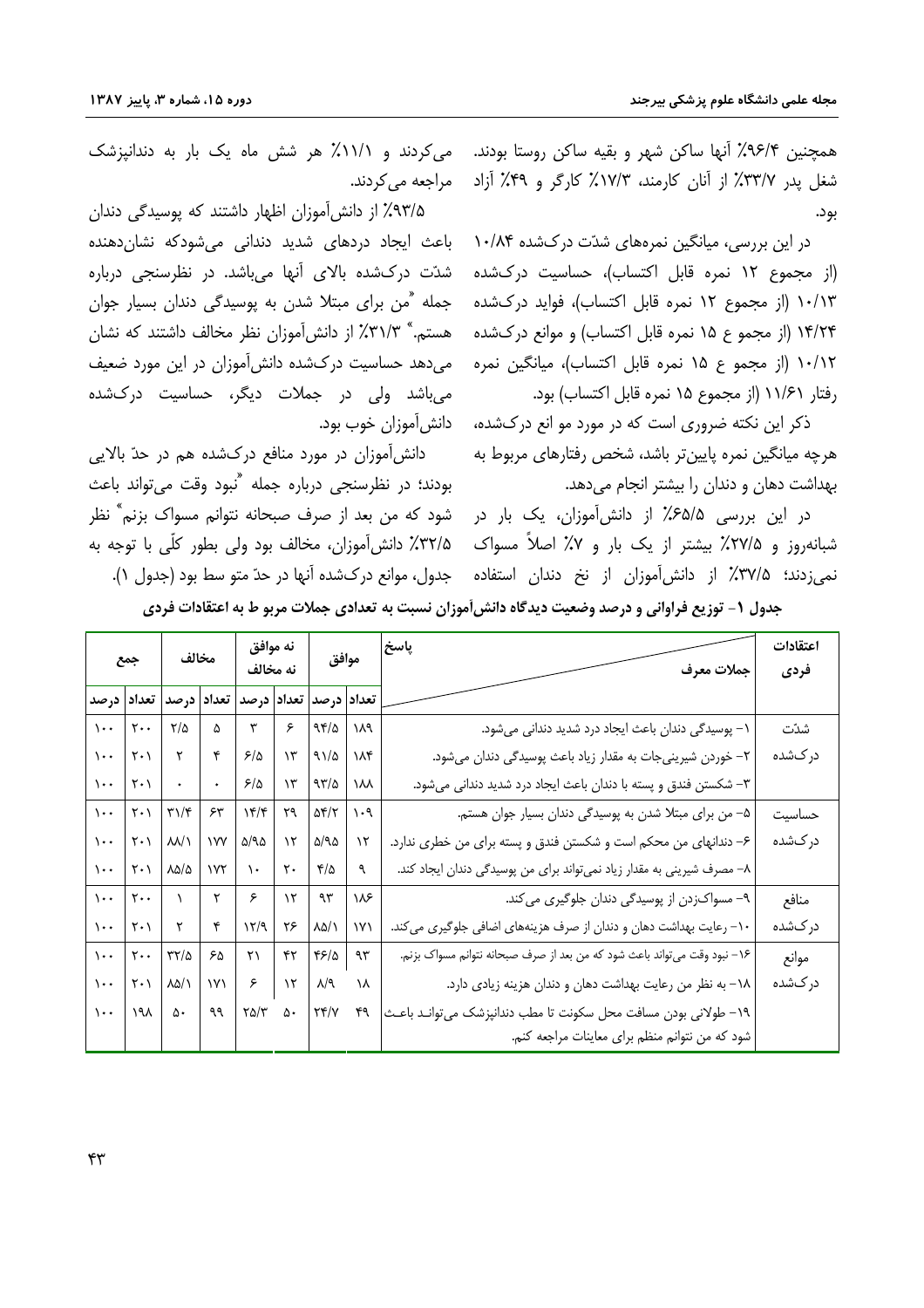این مطالعه نشان داد که در بررسی ارتباط بین میانگین نمره شاخصهای این الگو (شدّت درکشده، حساسیت درکشده، موانع و منافع درکشده) و رفتار با سنّ دانش[موزان، آزمون آماری همبستگی پیرسون ارتباط معنی داری را نشان نداد. در ارتباط این متغیرهای وابسته با پایه تحصیلی دانش[موزان هم آزمون آماری آنالیز واریانس رابطه معنی داری را نشان نداد.

در بررسی میانگین نمره موانع درکشده دانش[موزان با شغل پدر أنها، أزمون أماري أناليز واريانس ارتباط معنىداري  $(P = \cdot / \cdot \cdot \cdot$  af=۲ ، F=۵/۳۰۶ (۲۰۶-) بین این دو مورد نشان داد (جدول ۲). در آزمون توکی میانگین نمره موانع درکشده دانش آموزانی که شغل پدرشان کارگر بود، از آنهایی که شغل پدرشان کارمند بود، بیشتر بود. در بررسی دیگر عوامل منافع درکشده، شدّت درکشده و حساسیت درکشده و رفتار با شغل یدر دانش آموزان ارتباط معنیداری مشاهده نشد.

آزمون آماری پیرسون بین میانگین نمره شدّت درکشده و میانگین نمره رفتار، ارتباط معنیداری را نشان داد (۳=۰/۱۴۸). P=۰/۰۳۶)؛ همچنین این آزمون ارتباط معنیداری بین میانگین نمرههای موانع درکشده و رفتار نشان داد (۱۷۶–=a- ۰/۱۲+=P)؛ سایر متغیرها با رفتار، همبستگی معنیدار نداشتند (منافع درکشده و رفتار، همبستگی نزدیک به معنیداری داشتند)، (جدول ۳).

در بررسی توزیع فراوانی و درصد کسب اطلاعات دانش آموزان در زمینه بهداشت دهان و دندان مشخص شد که ۸۳/۶٪ از دانش آموزان اطلاعات خود را از تلویزیون به دست آوردهاند؛ ٣٨١٪، ٧٨١٪، ٧٣١۶٪ و ٤٠١٧٪ نيز به ترتيب اطلاعات خود را از خانواده، دندانیزشک، مربّی بهداشت مدرسه و کتاب به دست آورده بودند (جدول ۴).

## ىحث

در پژوهش حاضر ۹۳٪ از دانش آموزان حداقل یک بار در

روز مسواک میزدند که نشانِدهنده وضعیت مطلوب مسواکزدن در این دانش[موزان میباشد. در مطالعه خیراللهی و همکاران (۱۶) در زمینه آگاهی و نگرش و عملکرد دانشجویان دندانپزشکی که در خصوص بهداشت دهان و دندان انجام شده بود، ۶۲/۳٪ از دانشجویان یک یا دو بار در روز اقدام به مسواکزدن مینمودند. کارانزا مینویسد: اگر دندانها یک بار طی ۲۴ الی ۴۸ ساعت با همه وسایل و با دقت تميز شوند، كافي خواهد بود (١٧).

جدو ل ۲- میانگین و انحراف معیار مو انع درکشده دانش[موزان دبیرستانی در خصو ص بهداشت دهان و دندان بر اساس شغل پدر

| انحراف معيار | ميانگين | تعداد | <b>مو انع درکشده</b> |
|--------------|---------|-------|----------------------|
|              |         |       | شغل پدر              |
| Y/YY         | 9/YY    | ۶۶    | كارمند               |
| ۲/۲۸         | ۱۱/۳۵   | ۳۱    | کا, گر               |
| ۲/۳۵         | ۱۰/۰۱   | ۹۵    | اً;اد                |
| ۲/۳۵         | ۱۰/۱۴   | ۱۹۲   | جمع                  |

جدو ل٣- بررسي همبستگي متغيرهاي الگوي اعتقاد بهداشتي و رفتارهای بهداشت دهان و دندان دانش آموزان

| متغير وابسته (بروز رفتار)     | متغيرهاي مستقل |
|-------------------------------|----------------|
| $P = \cdot / \cdot \gamma$ ۶* | شدت در کشده    |
| $P = \cdot / \sqrt{r}$        | حساسیت در کشده |
| $P = \cdot / \cdot 50$        | منافع دركشده   |
| $P = \cdot / \cdot \sqrt{*}$  | مو انع درکشده  |

\*P<٠/٠۵ بیانگر معنیدار بودن همبستگی است.

جدو ل ٤- توزيع فراواني و درصد كسب اطلاعات دانش[موزان از منابع اطلاعاتی در مورد بهداشت دهان و دندان

| درصد                              | فراواني | منابع كسب اطلاعات |
|-----------------------------------|---------|-------------------|
| ۸۳/۶                              | ۱۶۸     | تلويزيون          |
| $\lambda$ ۳/ $\lambda$            | ۱۶۷     | خانواده           |
| ۷۸/۶                              | ۱۵۸     | دندانپز شک        |
| $Yf/\epsilon$                     | ۱۵۰     | مربى بهداشت مدرسه |
| 5.1                               | ۱۲۲     | كتاب              |
| ۴۷/۸                              | ۹۶      | يمفلت             |
| $\mathbf{r}\mathbf{r}/\mathbf{r}$ | ۶٧      | روزنامه           |
| ۱۹/۴                              | ٣٩      | پوستر             |
| ۱۵/۹                              | ٣٢      | راديو             |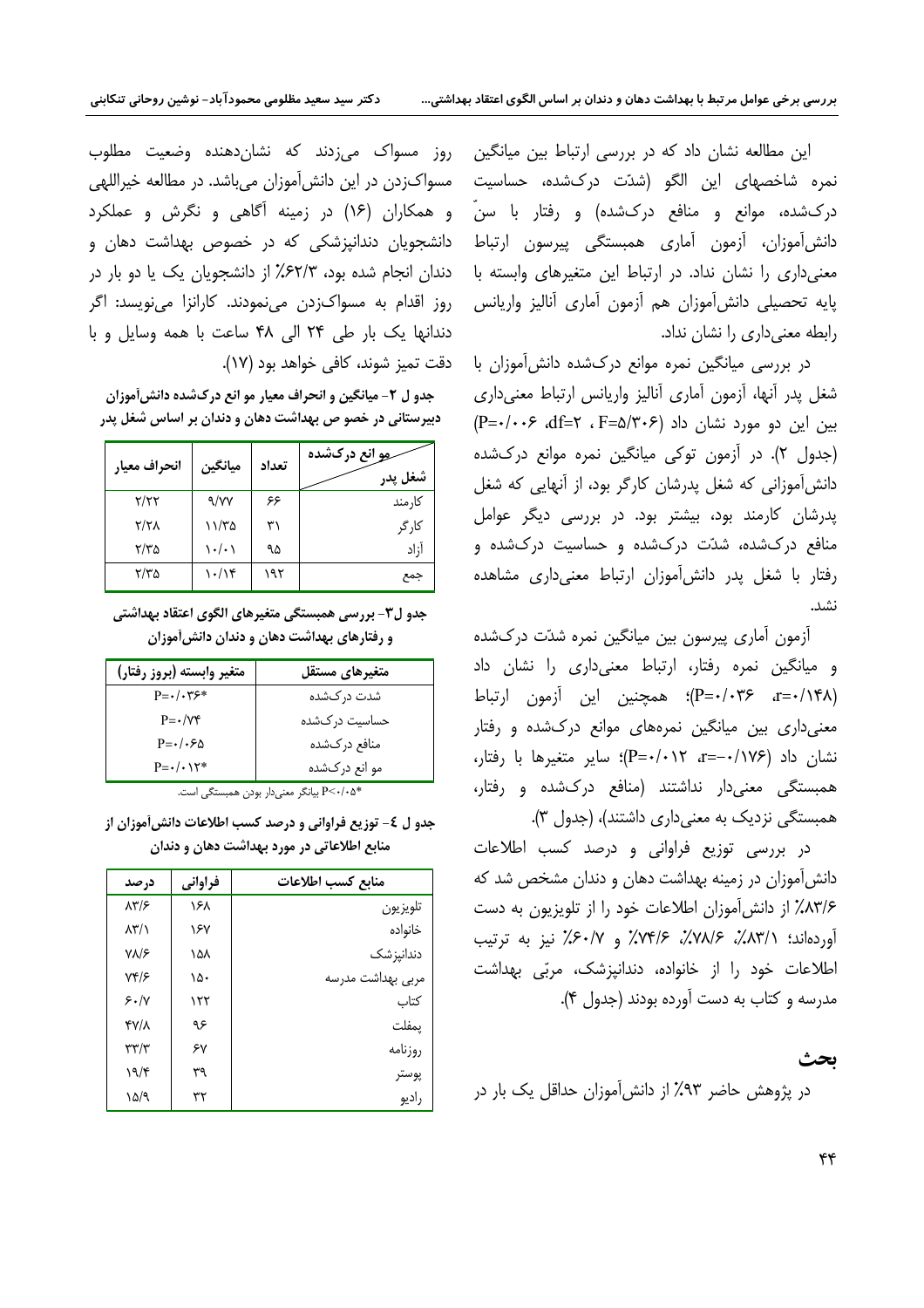در این مطالعه ۳۷/۵٪ از دانش آموزان از نخ دندان استفاده می کردند. استفاده از نخ دندان باعث می شود پلاک میکروبی از نواحی بین دندان حذف شود و عدم استفاده از آن احتمال ابتلا به بیماریهای لثه را بیشتر می کند. در مطالعه خیراللهی و همکاران (۱۶)، ۴۲/۹٪ از دانشجویان از نخ دندان استفاده مے کردند.

در این تحقیق تنها ۱۱/۱٪ دانش آموزان شش ماه یک بار به دندانپزشک مراجعه میکردند؛ در تحقیق خیراللهی و همکاران (۱۶)، این میزان ۱۰/۱٪ برآورد شده بود؛ این میزان در یک تحقیق مشابه توسط Silva Netto، ۴۲٪ در دانشجویان دندانیزشکی و داروسازی گزارش شده است (۱۸). در این مقوله نتیجه بررسی حاضر با مطالعه خیراللهی همخوانی دارد. کم بودن مراجعه به دندانپزشک در دانش آموزان می تواند به علت تعابیری باشد که جامعه ما از سلامت دارد؛ زیرا افراد زمانی به دندانیزشک مراجعه می نمایند كه دچار درد شده باشند. در مطالعه حاضر هم ۵۲/۸٪ از دانش آموزان هنگام درد به دندانپزشک مراجعه می کردند؛ به نظر می رسد در زمینه استفاده از نخ دندان و مراجعات منظم به دندانیزشک به طور مؤثر اعتقادات دانش آموزان تقویت نشده است؛ بنابراین باید آموزشهای مفیدی در این زمینه داده شود.

در پژوهش حاضر، بین شدّت درکشده و رفتارهای بهداشت دهان و دندان ارتباط وجود داشت؛ برخی مطالعات مشابه نیز، بین شدّت درک شده و رفتار ارتباط معنی داری را گزارش کردهاند (۱۴،۱۴،۱۲،۱۱). درک افراد و ارزیابی آنها از خطر در واقع محور کاربرد این مدل میباشد و باید شدّت درکشده به عنوان شکل دهنده رفتاری که درآن ضعف وجود دارد، توسط والدين و معلّم مدرسه افزايش يابد.

در این تحقیق، بین حساسیت درکشده و رفتار ارتباط معنیداری وجود نداشت؛ این ارتباط در مطالعه صلحی و همکاران (۱۴) و زمانی (۱۵) معنی دار گزارش شده است؛ اما در بررسی Kuhner و Raetzke معنی دار نبود. در تحقیق Barker، حساسیت در ترکیب با منافع، با رفتار رابطه داشت

 $(\lambda \uparrow \uparrow)$ 

با توجه به نتايج، بيش از نيمي از افراد مورد مطالعه عنوان کردند که برای ابتلا به پوسیدگی دندان جوان هستند؛ نوجوانان ١٣ تا ١٩ ساله ممكن است جدّيت موقعيتهاى بهداشتی را درک کنند؛ در صورتی که خود را نسبت به آن آسيبپذير احساس نكنند (١٩)؛ بنابراين آموزشدهندهها از جمله مربیان و معلمان باید کمک کنند که آنها با واقعیت روبهرو شوند (١٩). برخورد مستقيم دانش[موزان با افراد هم سن و سال خودشان که مشکل زیادی در این مقوله دارند، می تواند قویاً روی نگرش تأثیر گذارد (۲۰) و بسیار مفید خواهد بود. در این بررسی بین منافع درکشده با رفتار رابطه معنی دار دیده نشد. در مطالعات مشابه نیز بین منافع درکشده و رفتار رابطه معنى دار گزارش شده است (١١–١۵).

در این مطالعه موانع درکشده با رفتار ارتباط معنیداری را نشان می دهد. در بررسی صلحی (۱۴) و زمانی (۱۵) هم این ارتباط تأیید شد؛ در مطالعه Kuhner و Raetzke این ارتباط وجود نداشت (١١). وقتى افراد در درك خطر ضعف داشته باشند، موانع درکشده به دنبال آن افزایش مییابد (۲۰). یکی از موانع مهم مطرح شده در مورد رعایت بهداشت دهان و دندان، کمبود وقت بود. با آموزشهای گسترده می توان این مورد را به حداقل رساند. از آنجا که تمرکز بر روی ارتقای کیفیت زندگی مستلزم ارتقای سبک زندگی میباشد (۲۱)، یکی از راهکارهای مناسب، آموزش روشهای برنامهریزی و ِ مھارتھای زندگی است.

نتايج اين تحقيق نشان مىدهد كه ميانگين اعتقادات فردی (شدّت، حساسیت، فواید و موانع درکشده) و رفتار در سنین مختلف و پایه تحصیلی مختلف تفاوت معنیداری ندارد. Kuhner و Raetzke نيز در بررسي خود، نبودن رابطه بين رفتار و سن را تایید کردند (١١). به نظر می رسد که کتابهای درسی و مربی بهداشت مدارس در زمینه آموزش بهداشت دهان و دندان موفق نبودهاند و باید در این زمینه تدابیری را اتخاذ نمود.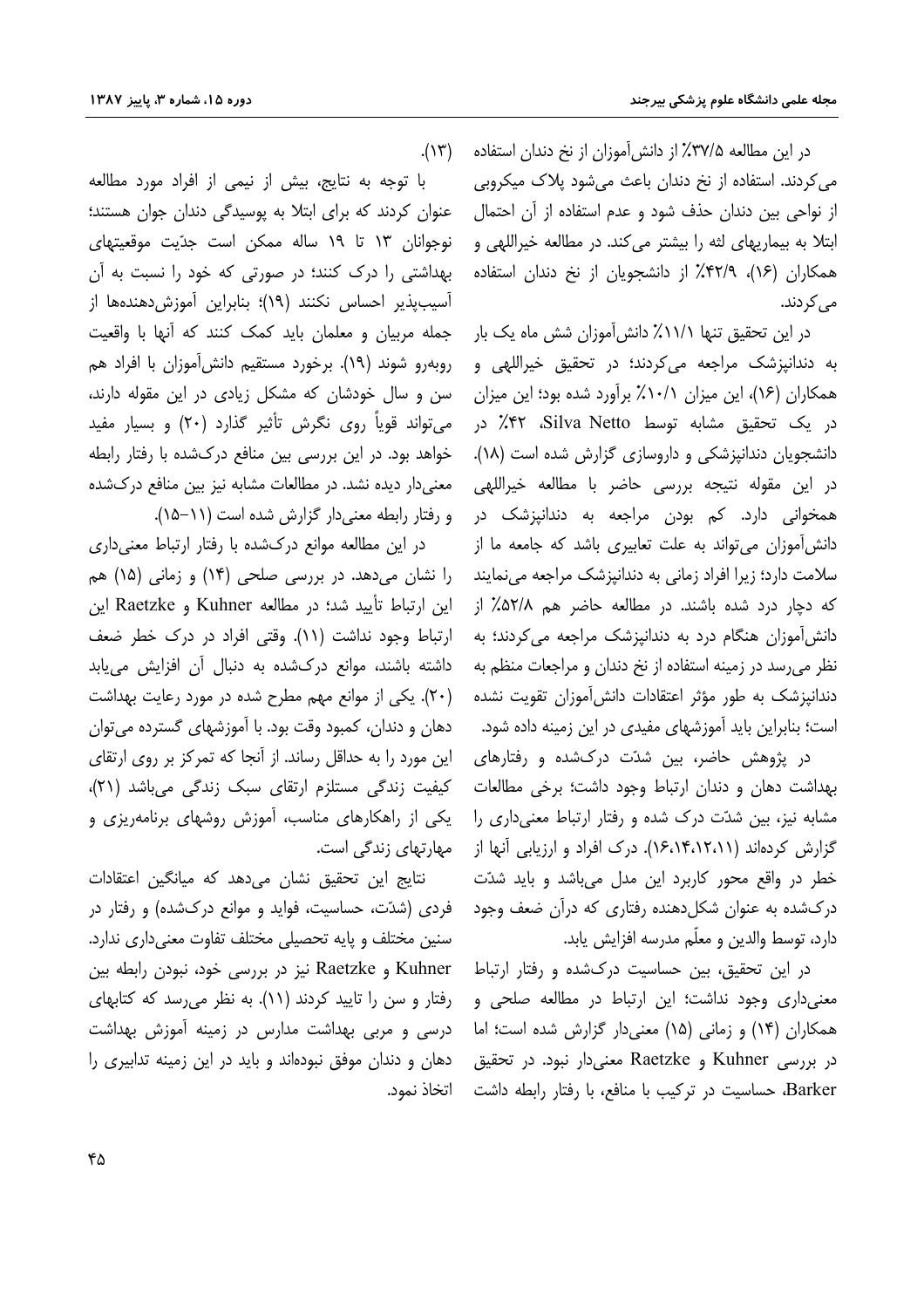مختلف تفاوتی دیده نشد. در مطالعه Kuhner و Raetzke

## نتيجه گيري

منابع:

این بررسی مشخص کرد موانع درکشده دانش آموزانی هم رفتار در بین وضعیتهای مختلف خانوادگی تفاوتی نداشت که شغل پدرشان کارگر است، بیشتر از افرادی می باشد که (۱۱). شغل پدرشان کارمند است. به نظر می رسد اعتقادات این این بررسی نشان داد که بیشترین منبع کسب اطلاعات دانش[موزان متأثر از قرارداشتن آنها در طبقه اجتماعی ِ دانش[موزان، تلویزیون میباشد (۸۳/۶٪). در این خصوص یایین تر باشد؛ بنابراین برنامههای آموزشی باید برای تقویت هییشنهاد می *گ*ردد علاوه بر تقویت برنامههای تلویزیونی از اعتقادات، به طور ویژه روی این طبقه متمرکز شود. در مورد \_ سایر روشهای آموزشی مؤثر بر رفتار مانند نمایش عملی و شدّت، حساسیت و منافع درکشده و رفتار در بین شغلهای هنقش بازی کردن استفاده شود.

1- Bahrami Gh. Hygiene of Mouth and Teeth in Islam. 1<sup>st</sup> ed. Qom. 2002. pp: 18.23.

2- World Health Organization .The objectives of WHO Global oral Health program (ORH). Available From:http/www.who.int/oral-Health/objectives/en/index.htme.at:18/02/2006.

3- Hatami H, Razavi SM, Eftekhar AH, Majlesi F, Sayed Nozadi M, Parizadeh Ministry SMJ of Health and Medical education (IR-Iran). Text book of Public health. Vol 1. 1<sup>st</sup> ed. Tehran: Derakhshan Pub. 2004. pp: 483-484, 474-476.

4- Jafari F. Community health primary health care. 1<sup>st</sup> ed. Tehran. Maaref Pub. 1999. pp: 135, 48, 36, 8-28.

5- Davari A, Zareshahi DM, Mohammadi Y A survey on DMFT rate and its effective factors among 12 year old school children in Ardekan (2001). Majalle-i- Dandanpizishki. 2004; 16 (50): Supplement 1; 76.

6- Mirhosseini Nia M. Supervised by MR Talebi Ardekani. A survey of gengivity prevalence and it's relation with oral health among 8-11 primary school student's in Yazd. Dissertation for MD in dentistry Yazd Shahid Sadoghi University of Medical Sciences, School of Dentistry. 1999. p: 1.

7- Siuneet Manouchehr. Inhibiting Tooth & Gum Dacay. 1st ed. Tehran; 1989. pp: 114-116.

8- Andolorj R. Wep fundamentals of Pediatric Dentistry. Translated by: Mahmoodian J. Tehran: Banakar Pub; 1994. pp: 42-62.

9- Health Behavior and health education theory research and practice. Translated by:Shafiec F. Vol. 1. 1<sup>st</sup> ed. Tehran: Ladan Pub. 1997. p: 64.

10- Campbell C. Health Curriculum Research, Mississippi Cooperative Extension Service. Health & Nutrition: Human Health, Health Education Behavior Models and Theories, A Review of The Literature, Part 1, Individual (Intrapersonal) Health Behavior Models/ Theories, Health belief Model. Available From: http://msucares.com/health/health/appa1.htm. at: $20/05/2006$ .

11- Kuhner MK, Raetzke PB. The effect of health beliefs on the compliance of periodontal patients with oral hygiene instructions. J Periodontal. 1989; 60 (1):51-56.

12- Nakazono TT, Davidson PL, Andersen RM. Oral health beliefs in diverse population. Adv Dent Res. 1997; 11 (2): 235-44.

13- Barker T. Role of health belief in patient compliance with preventive dental advice, community dent oral Epidemiol .1994; 22 (5pt): 327-30.

14- Solhi M, Shojaee Zadeh D, Seraj B, Faghih Zade. Application of HBM in oral health education. Toloo-e- Behdasht. Yazd Shahid Sadoghi University of Medical Sciences. 2003; 2 (2,3): 99.

15- Zamani Alavijeh, F. HBM trail in controlling tooth plaque in Araki primary school students in 2003 2004 Tabib Shargh. Zahedan University, 2005; 4 (2): Supplement 2. p: 9.

16- Kheirollahi H, Mazloomy SS, Ahmadieh A. Knowledge & Practice of Yazd Dental students on oral health. Journal of Shahid Sadoghi University of Medical Sciences and Health services. 1998; 5 (3): 82.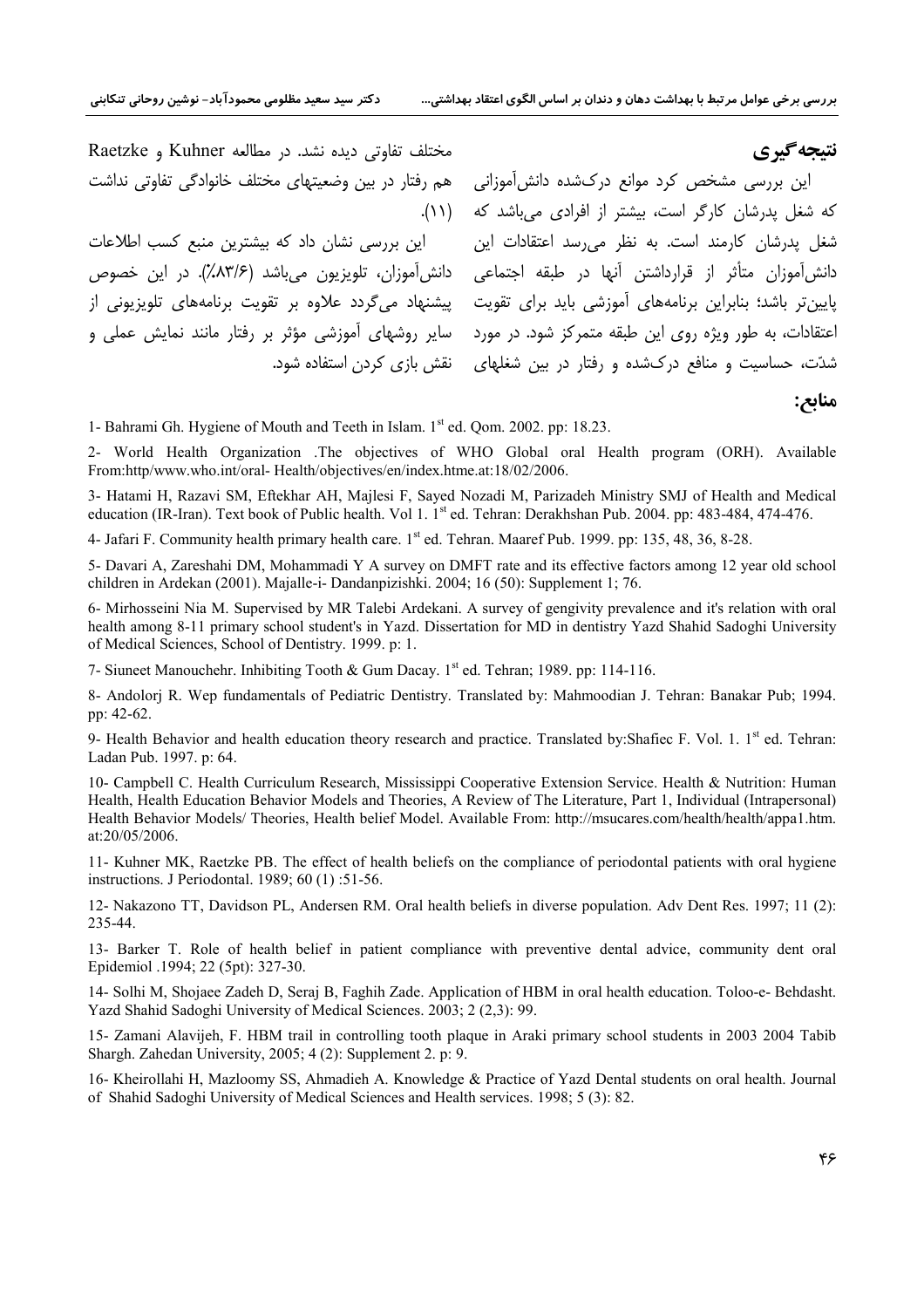17- Carranza FA, Newman MG. Clinical periodentology. 8<sup>th</sup> ed. St.Louis: Mosby; 1996. p:506.

18- Silva-Netto CR, Silva MF, Petenusci SO. Oral hygiene in university students. Rev Faculdade Odontol Lins. 01-JUL-1990; 3 (2): 3-6. Available From: http:// www.mdconsult.com/das/citation/body/119383102- $3/$ jorg=journal&source

19- Butler JT. Principles of Health Education and Health Promotion .USA: Wads Worth; 2001. p: 245.

20- Naidoo J, Wills J. Health promotion. London: Bailliere Tindall; 2000. p: 224.

21- Toobert DJ, Glasgow RE, Strycker LA, Barrera M, Radcliffe JL, Wander RC, et al .Biologic and quality-of-life outcomes from the Mediterranean Life style Program: a randomized clinical trial. Diabetes Care. 2003; 26 (8): 2288-2293.